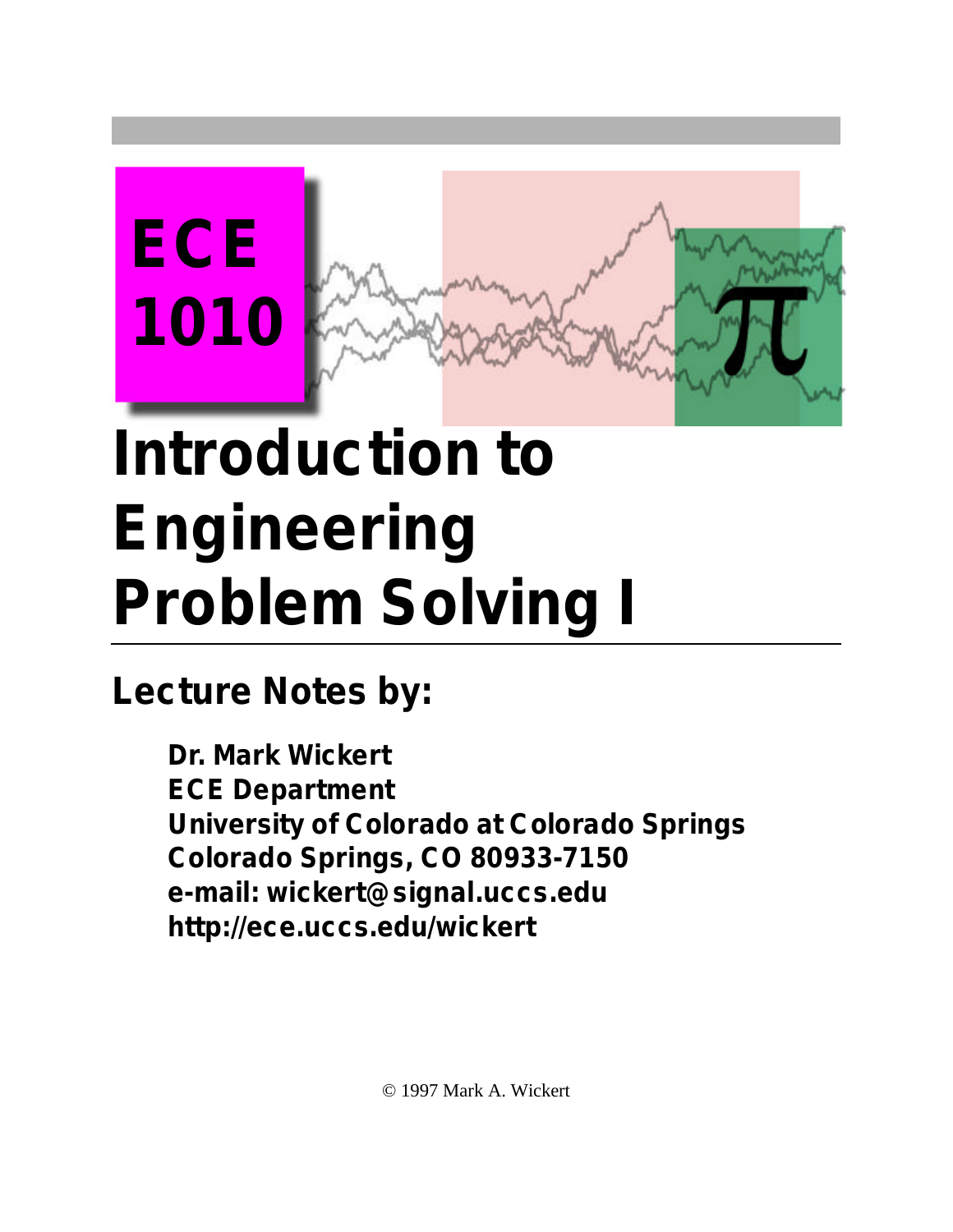# **Table of Contents**

### **1 Engineering Problem Solving**

| Recent Achievements $1-1$                   |
|---------------------------------------------|
| The Future: <i>Grand Challenges</i> 1–2     |
| The Engineering Environment $1-2$           |
|                                             |
| Hardware Organization 1-3                   |
| Software Interface 1-3                      |
| Software Tools 1–4                          |
| High-Level Language Program Development 1-4 |
| MATLAB Program Development 1–5              |
|                                             |

#### **2 The MATLAB Environment**

| Variable Initialization 2–3                                                                                            |  |
|------------------------------------------------------------------------------------------------------------------------|--|
| The Colon Operator 2-4                                                                                                 |  |
| Special Values and Matrices 2–5                                                                                        |  |
|                                                                                                                        |  |
|                                                                                                                        |  |
| The x-y Plot Command $\ldots \ldots \ldots \ldots \ldots \ldots \ldots \ldots \ldots \ldots \ldots \ldots \ldots 2-10$ |  |
|                                                                                                                        |  |
|                                                                                                                        |  |
| Scalar Operations 2–14                                                                                                 |  |
| Array Operations 2–15                                                                                                  |  |
| Operator Precedence 2-16                                                                                               |  |
| Numerical Limitations 2–17                                                                                             |  |
|                                                                                                                        |  |
| Special Forms of Plot 2–19                                                                                             |  |
|                                                                                                                        |  |
| Line and Mark Styles 2–22                                                                                              |  |
| Axis Scaling 2-25                                                                                                      |  |
| Subplots 2-26                                                                                                          |  |
|                                                                                                                        |  |
| Problem Statement 2-27                                                                                                 |  |
|                                                                                                                        |  |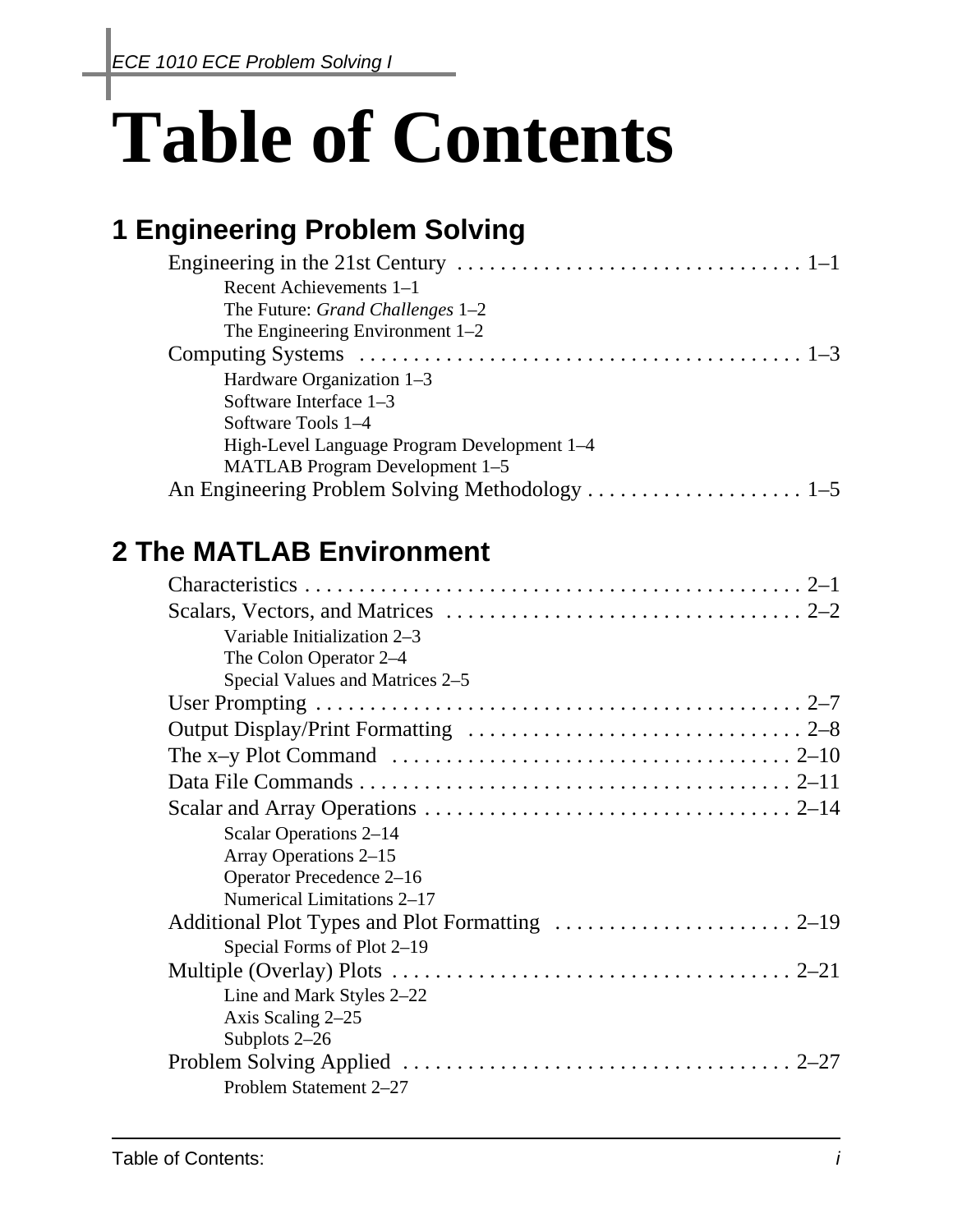Input/Output Description 2–28 Hand Example 2-28 Algorithm Development 2–28 Testing 2–29

#### **3 MATLAB Functions**

| Common Math Functions 3-2                           |
|-----------------------------------------------------|
| Trigonometric and Hyperbolic Functions 3-3          |
| Complex Number Functions 3-6                        |
|                                                     |
| Polynomial Evaluation 3-13                          |
| Polynomial Operations 3-14                          |
| Roots of Polynomials 3-19                           |
|                                                     |
| 3-D Plotting Options 3–25                           |
|                                                     |
| Simple Analysis 3–27                                |
| Sample Statistics 3-29                              |
| Histograms 3-31                                     |
| Flow Control using a Selection Statement 3–32       |
| The MATLAB if Statement 3-33                        |
| Relational and Logical Operators 3–34               |
| More if Code Blocks 3-38                            |
| The switch (case) Code Block 3-39                   |
| Logical Functions 3-41                              |
|                                                     |
| Statistical Measurements of a Speech Utterance 3-46 |
|                                                     |
|                                                     |
| Uniform Random Numbers 3-58                         |
| Gaussian Random Numbers 3-63                        |
|                                                     |
| Rotation 3-66                                       |
| Flipping 3-66                                       |
| Reshaping 3-67                                      |
| Extraction 3-67                                     |
|                                                     |
| The for Loop 3-72                                   |
| The while Loop 3-74                                 |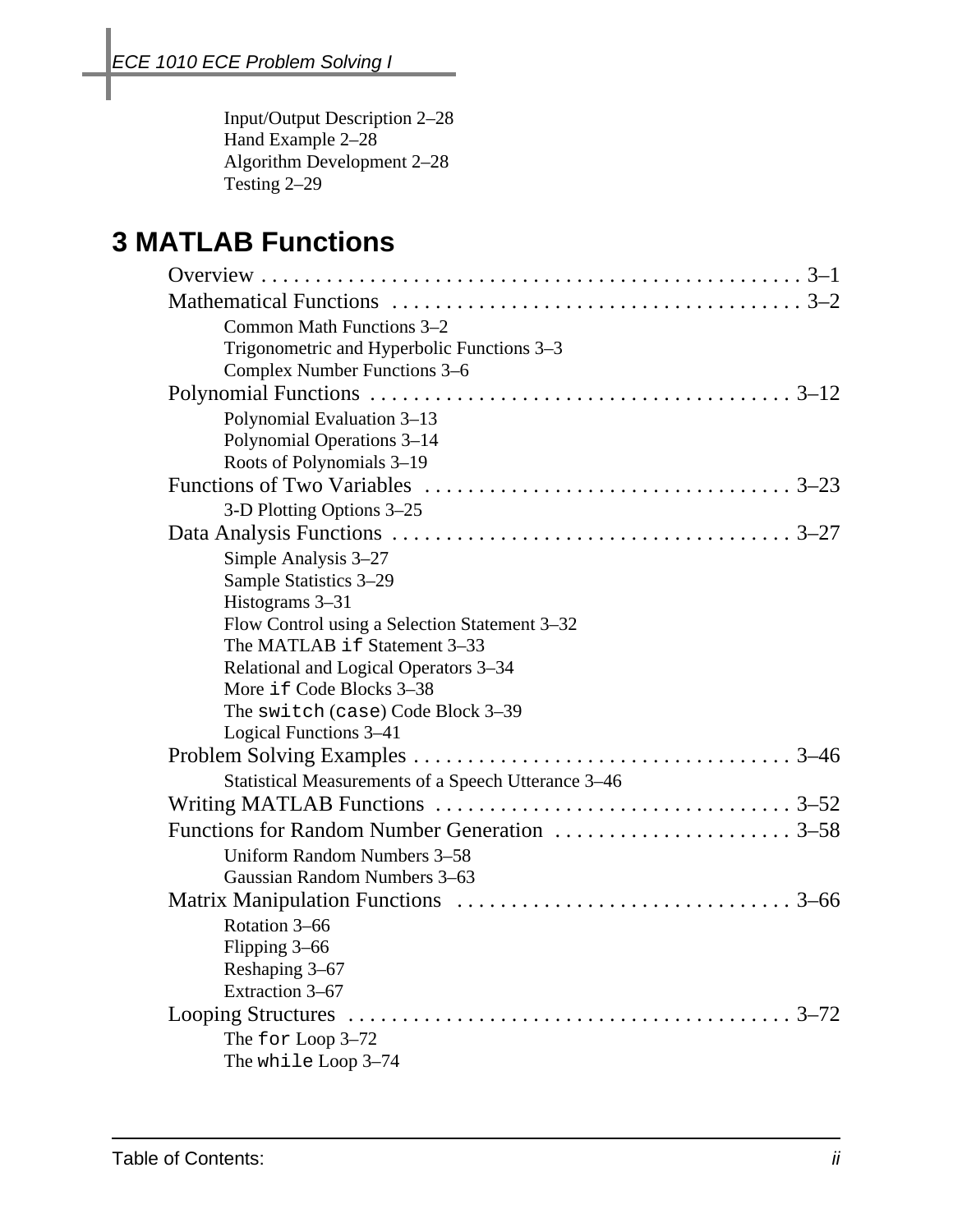#### **4 Linear Algebra and Matrices**

| Transpose 4-1                                                     |
|-------------------------------------------------------------------|
| Dot Product 4–3                                                   |
| Matrix Multiplication 4–4                                         |
| Matrix Powers 4–6                                                 |
| Matrix Polynomials 4–8                                            |
| Problems Solving Applied: Protein Molecular Weights  4–11         |
|                                                                   |
| Matrix Inverse and Rank 4–12                                      |
| Determinants 4–16                                                 |
| Problem Solving Applied: A Simple Pattern Recognition Model  4–20 |
| Eigenvectors and Eigenvalues 4–22                                 |
| Decompositions 4–29                                               |

#### **5 Solutions to Systems of Linear Equations**

| A Pair of Linear Equations with Two Unknowns 5–2                     |
|----------------------------------------------------------------------|
| Linear Equations with Three Unknowns: The Intersection of Planes 5–4 |
| M Hyperplanes of N Variables Each $5-5$                              |
|                                                                      |
| Matrix Division 5–8                                                  |
| Matrix Inverse 5–9                                                   |
|                                                                      |
| Kirchoff's Voltage Law 5–14                                          |
| Kirchoff's Current Law 5–15                                          |

#### **6 Interpolation and Curve Fitting**

| Linear Interpolation $6-3$                                          |
|---------------------------------------------------------------------|
| Cubic-Spline Interpolation 6–8                                      |
| Problem Solving Applied: Rise-Time and Fall-Time Determination 6–11 |
| Rise-Time and Fall-Time Definitions 6–11                            |
| Using Interpolation to find and $6-12$                              |
|                                                                     |
| Problem Statement 6–16                                              |
| Input/Output Description 6–16                                       |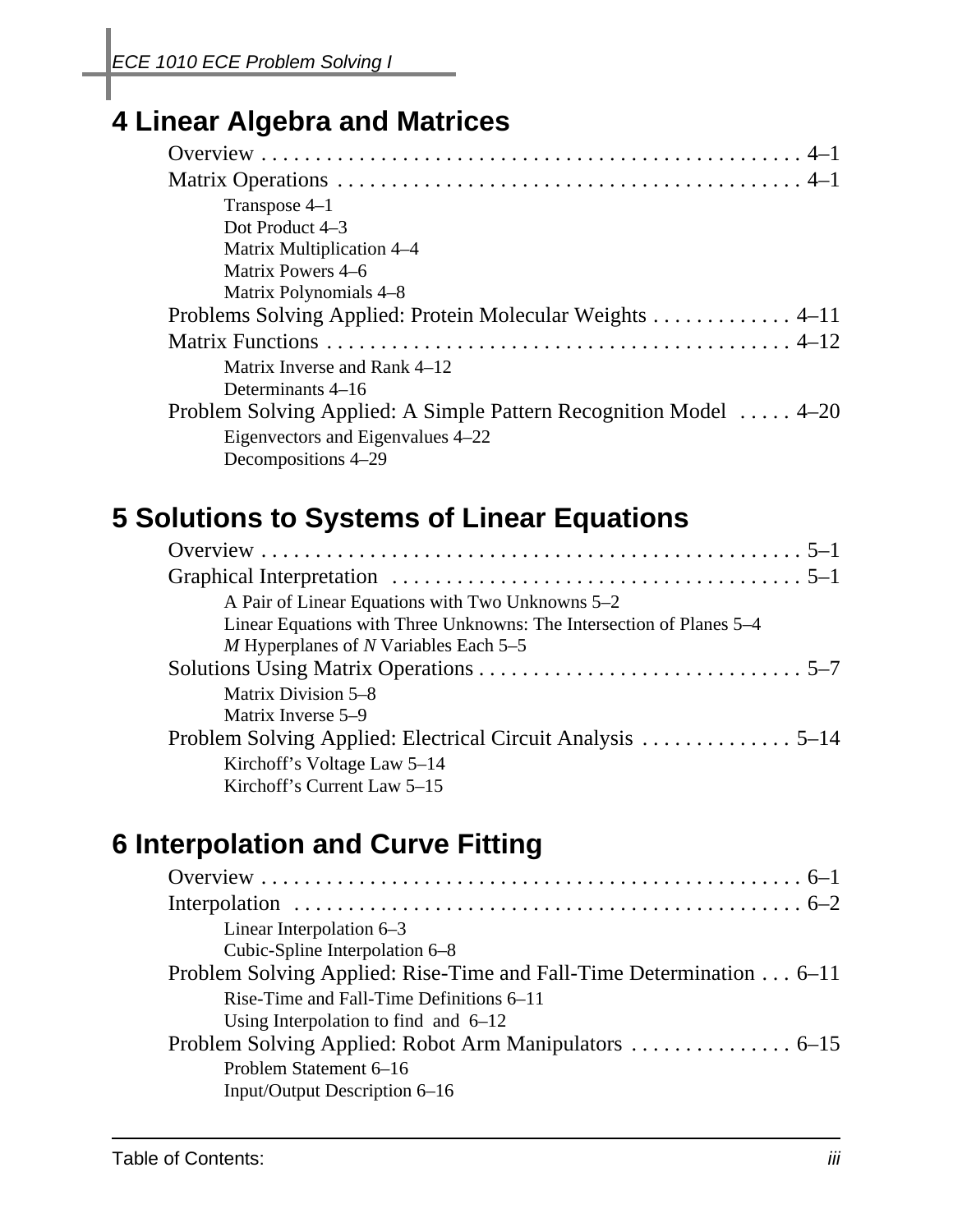| Hand Calculation 6–16      |  |
|----------------------------|--|
| MATLAB Solution 6–20       |  |
|                            |  |
| Linear Regression $6-21$   |  |
| Polynomial Regression 6–23 |  |

#### **7 Numerical Integration and Differentiation**

| Trapezoidal Rule and Simpson's Rule 7–3          |
|--------------------------------------------------|
| Quadrature Functions 7-4                         |
|                                                  |
| Problem Statement 7–10                           |
| Input/Output Description 7–10                    |
| Hand Calculation 7–11                            |
|                                                  |
| The Derivative and the Slope $7-17$              |
| Derivative Approximations using Differences 7–18 |
| The MATLAB diff Function 7-19                    |

#### **8 Differential Equations and Lumped Element Circuits**

#### **9 Symbolic Mathematics**

| Overview of the Capabilities 9–2         |
|------------------------------------------|
|                                          |
| Symbolic Expressions 9–2                 |
| Simplifications 9–5                      |
| Operations on Symbolic Expressions 9–6   |
|                                          |
| Solutions to Equations 9–9               |
|                                          |
| Revisit the RLC Circuit of Chapter 89–11 |
|                                          |
| Differentiation 9–14                     |
| Comments for Practice! p. 233 9–15       |
| Integration 9–15                         |
|                                          |